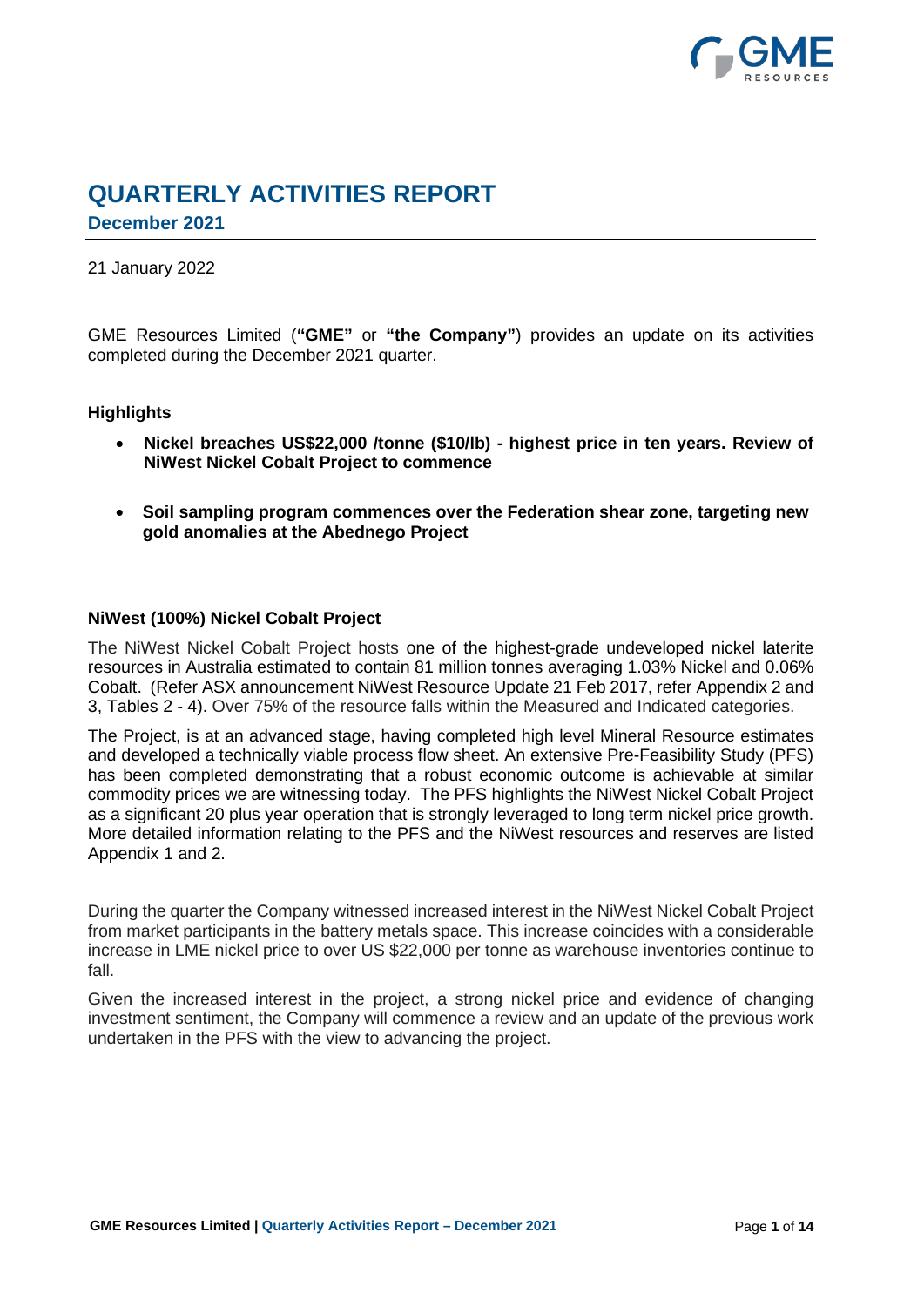

# **Abednego Gold Project**

During the reporting period the Company announced the (Refer ASX announcement dated 14 December 2021) commencement of a detailed UFF soil sampling program targeting gold mineralisation within the highly prospective Federation shear zone, at the Company's 100% owned Abednego Project, situated approximately 45km east of Leonora, in the Eastern Goldfields of Western Australia (Figure 4).

The UFF soil sampling program has been designed to identify new gold anomalies and verify historic soil and vacuum gold anomalies situated over the Federation shear zone and located along seven kilometres of the strongly mineralised untested Federation shear zone strike from known mineralisation at Homeward Bound, Federation and Federation North (Figure 1). The UFF soil sampling program will provide sufficient detail and technical information to enable target prioritisation and design of follow-up aircore drilling programs.

Bedrock gold mineralisation has previously been outlined at Federation, Homeward Bound and Federation North deposits, all located on the southern margin of this survey. The Ultra-fine fraction soil sampling method has been selected by GME due to its effectiveness in detecting anomalism beneath shallow transported cover, its ability to minimise nugget effect and it's broad multielement assay suite which will assist with target prioritisation."

The Ultra-fine fraction (UFF) soil program comprises sampling on a nominal 100 x 100m, 100 x 50m or 200 x 100m grid, for a planned total of approximately 514 samples (Figure 1). The program will target gold mineralisation below thin alluvial and sheetwash cover along the Federation shear zone.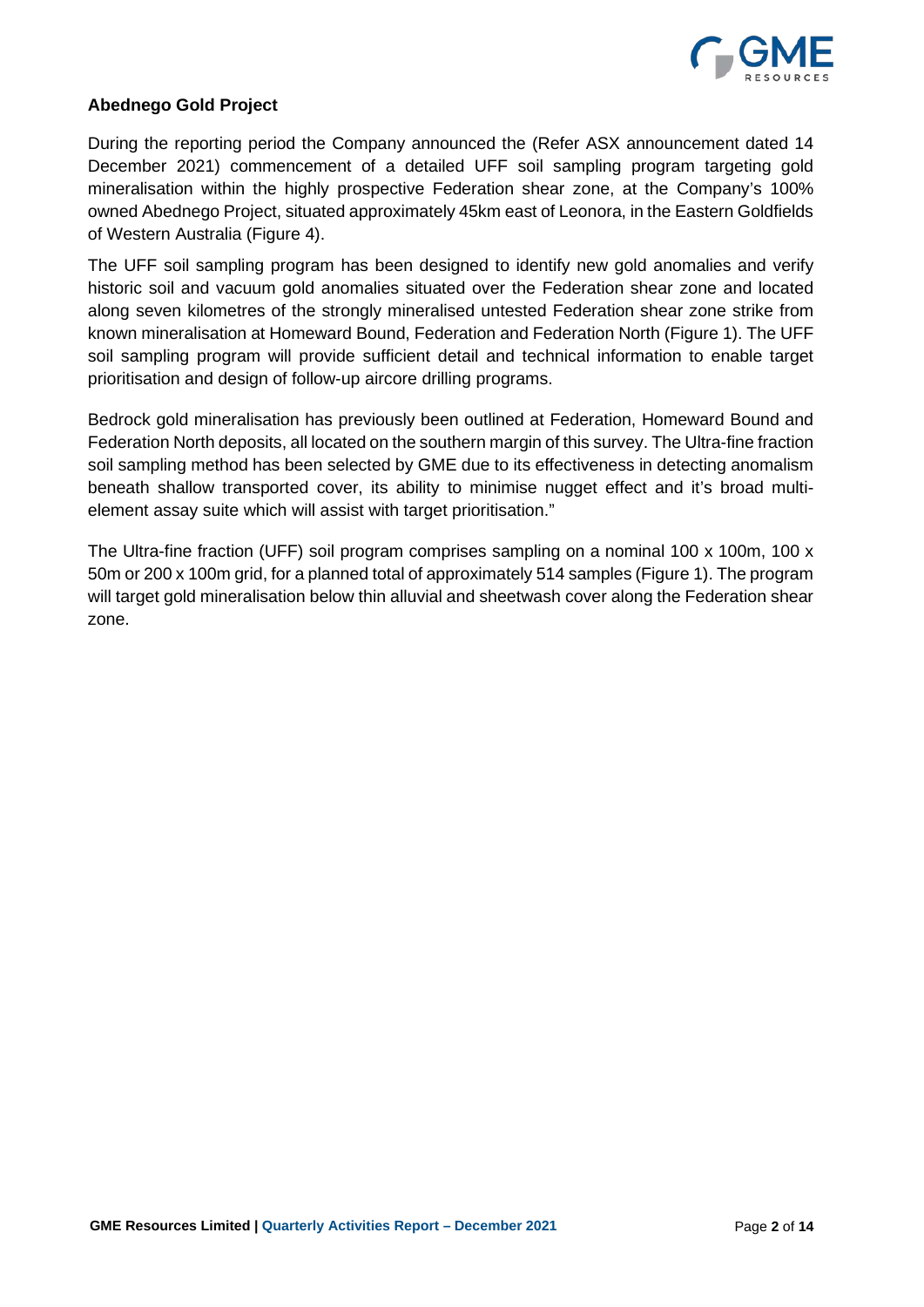



**Figure 1:** Plan showing proposed UFF soil sample sites, existing historic geochemical anomalies (contour >10ppb Au) located over the Federation shear zone plan underlain by aeromagnetic image. (Refer also ASX announcement 14 December 2021)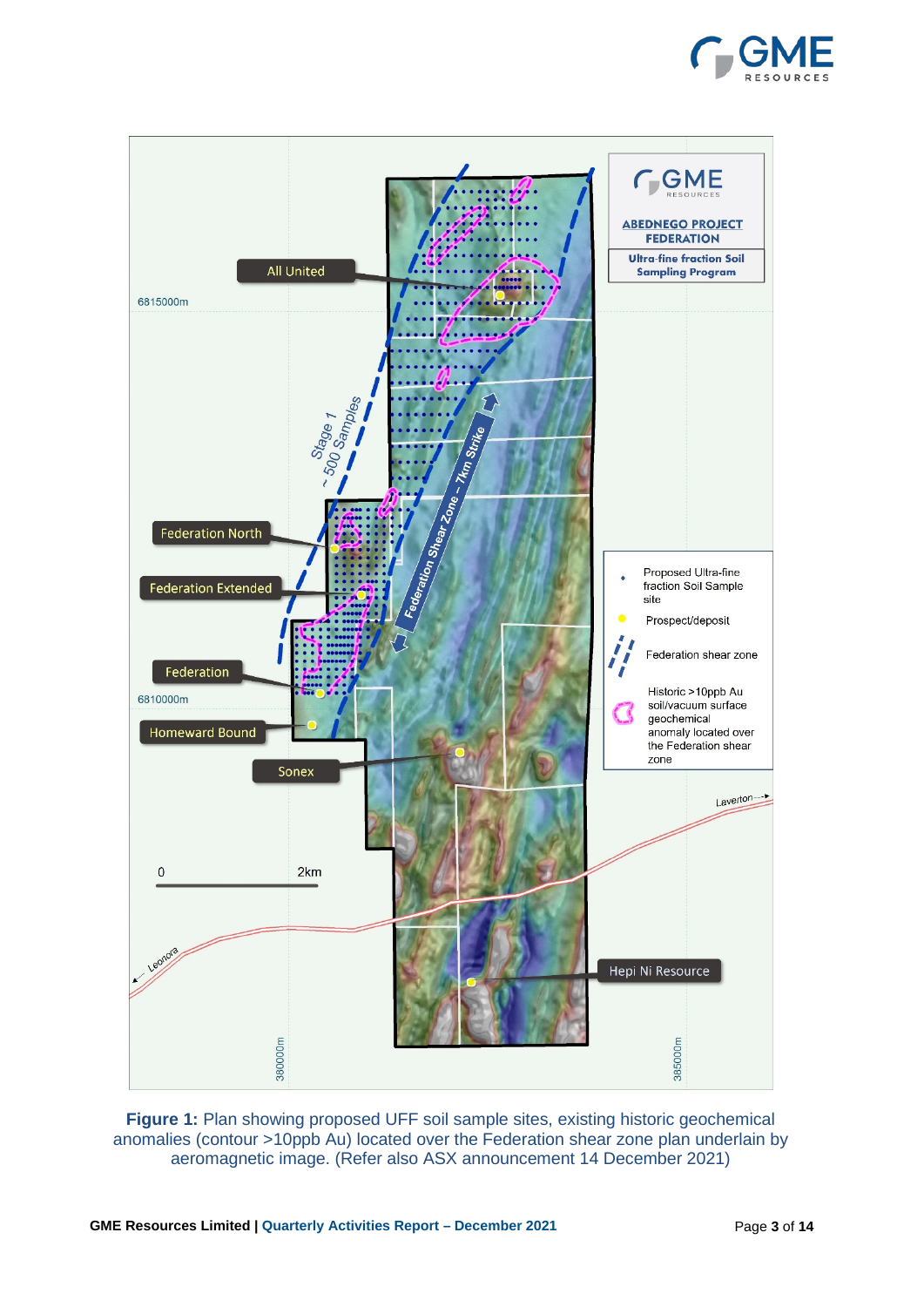

The Federation shear zone is considered highly prospective for gold mineralisation with recent drilling at Federation, located at the southern margin of the UFF soil survey, delineating multiple quartz reefs within a continuous structure and mineralised trend within the Federation shear zone (Figures 2 & 3). Drilling confirmed continuity of mineralisation in excess of 500m strike under areas of shallow cover and along the shallowly mined outcropping portions of the zone (refer ASX announcement 19 May 2021).



**Figure 2:** Federation prospect long section along (E-E') the main mineralised zone (window +/-20m). The Federation deposit is located at the southern margin of the UFF soil sampling program.

Previously reported intersections (refer ASX announcement 19 May 2021) at the Federation deposit include:

- o 11m @ 1.66g/t Au from 42m in ABRC036
- o 1m @ 16.60g/t Au from 13m in ABRC021
- $\circ$  10m  $\omega$  1.54g/t Au from 31m in ABRC019
- o 6m @ 2.37g/t Au from 20m in ABRC031
- $\circ$  5m  $\omega$  2.06g/t Au from 7m in ABRC027
- o 13m @ 0.76g/t Au from 30m in ABRC029

The mineralisation is characterised by multiple, moderately steeply, east-southeast dipping lodes located within the north-northeast striking Federation Trend. Higher grades within these lodes exhibit a shallow (~10 degree) plunge to the south-southwest. The lodes extend to surface in places, where they have been mined by a network of shallow pits and shafts. The mineralised lodes have associated broader shallow zones of low to moderate grade, supergene, gold mineralisation (Figures 2 & 3).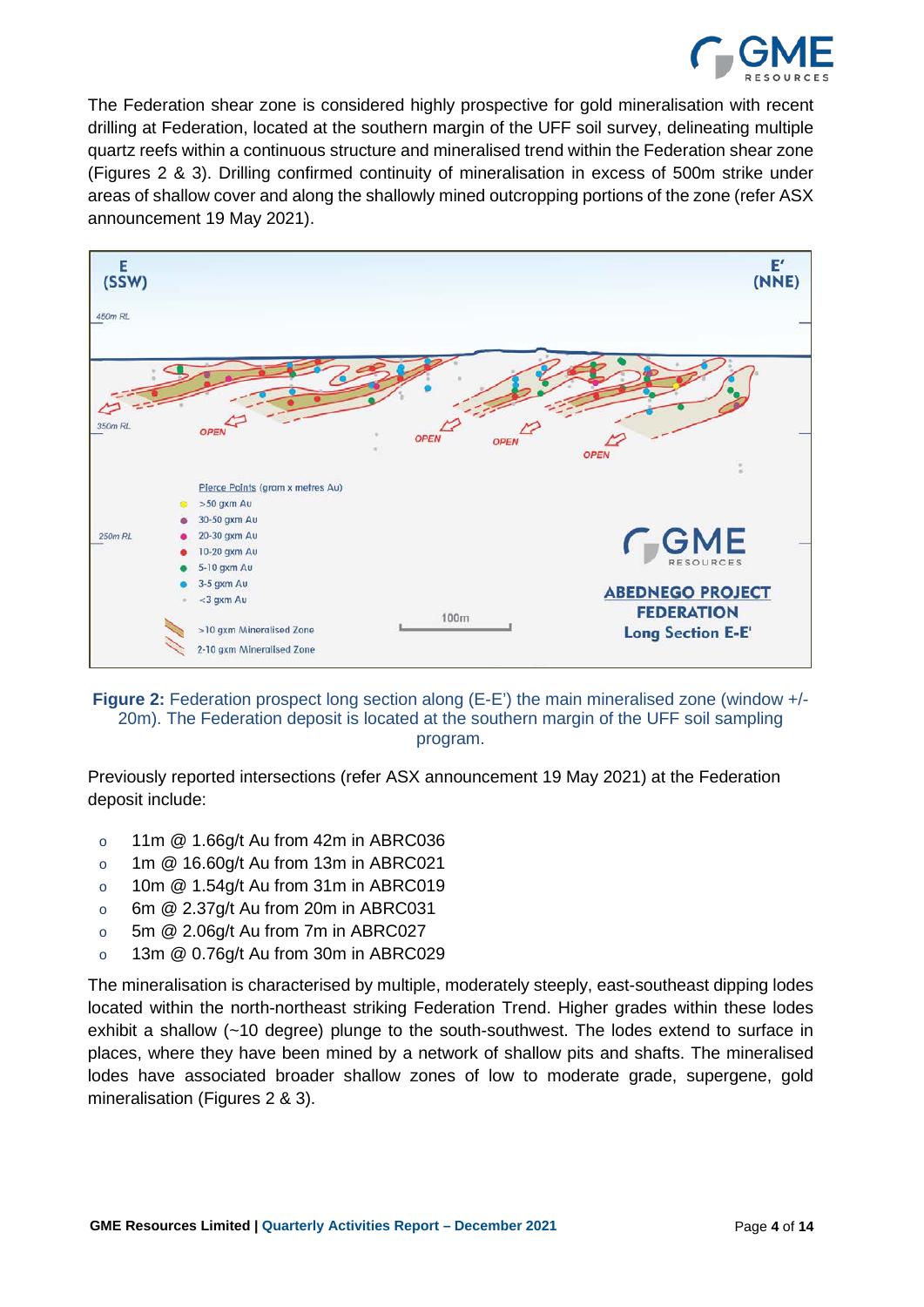



**Figure 3:** Federation prospect collar and drill hole trace plan with selected intersections (refer ASX announcement 19 May 2021).

The Federation North deposit, also located near the southwestern margin of the UFF soil sampling program (Figure 1), is hosted within a shear that is sub-parallel to the Federation trend. At Federation North, drilling has defined a zone of near surface, high-grade supergene gold mineralisation. Previously reported intersections (refer ASX announcement 3 February 2021) at Federation North include:

- $\circ$  9m  $\omega$  3.35g/t Au from 5m in FNRC8
- o 10m @ 3.69g/t Au from 1m in FNRC10
- o 12m @ 3.09g/t Au from 0m in FNR015
- $\degree$  22m  $\textcircled{2.34g/t}$  Au from 8m in FNR003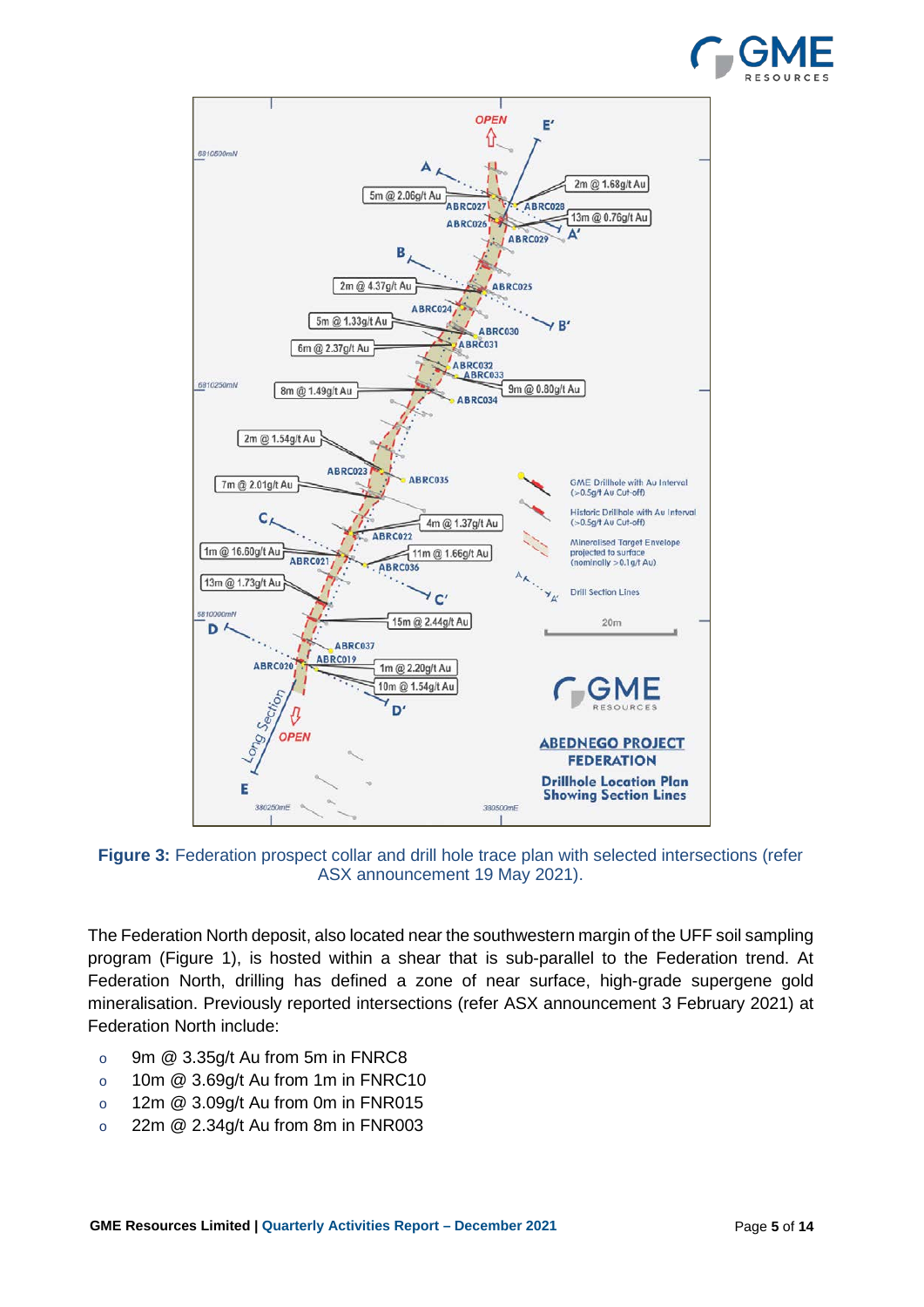

The UFF soil sampling program was completed during Q4 2021 with final gold and multi-element laboratory results expected during Q1 2022. If results from the UFF soil program confirm the effectiveness of this technique, then it is likely that further soil sampling will be required around and to the south of the Sonex prospect (refer figure 1). Aircore drilling will be designed to followup on high priority geochemical anomalies delineated by the UFF surveys.



**Figure 4 :** Golden Cliffs NL - Gold Projects Location Plan

# **Expenditure this quarter**

In accordance with the reporting requirements of ASX Listing Rule 5.3 the Company spent \$327,000 on exploration and evaluation activities during the quarter.

There was no mining development or production activities conducted during the quarter.

Expenditure predominantly related to:

Eucalyptus Bore royalty.

Technical consulting services;

General fieldwork including rehabilitation;

Regulatory rents, rates and associated tenement administration holding costs.

In addition, during the current quarter the Company made payments to related parties of \$30,750 being Directors Remuneration.

**GME Resources Limited | Quarterly Activities Report – December 2021**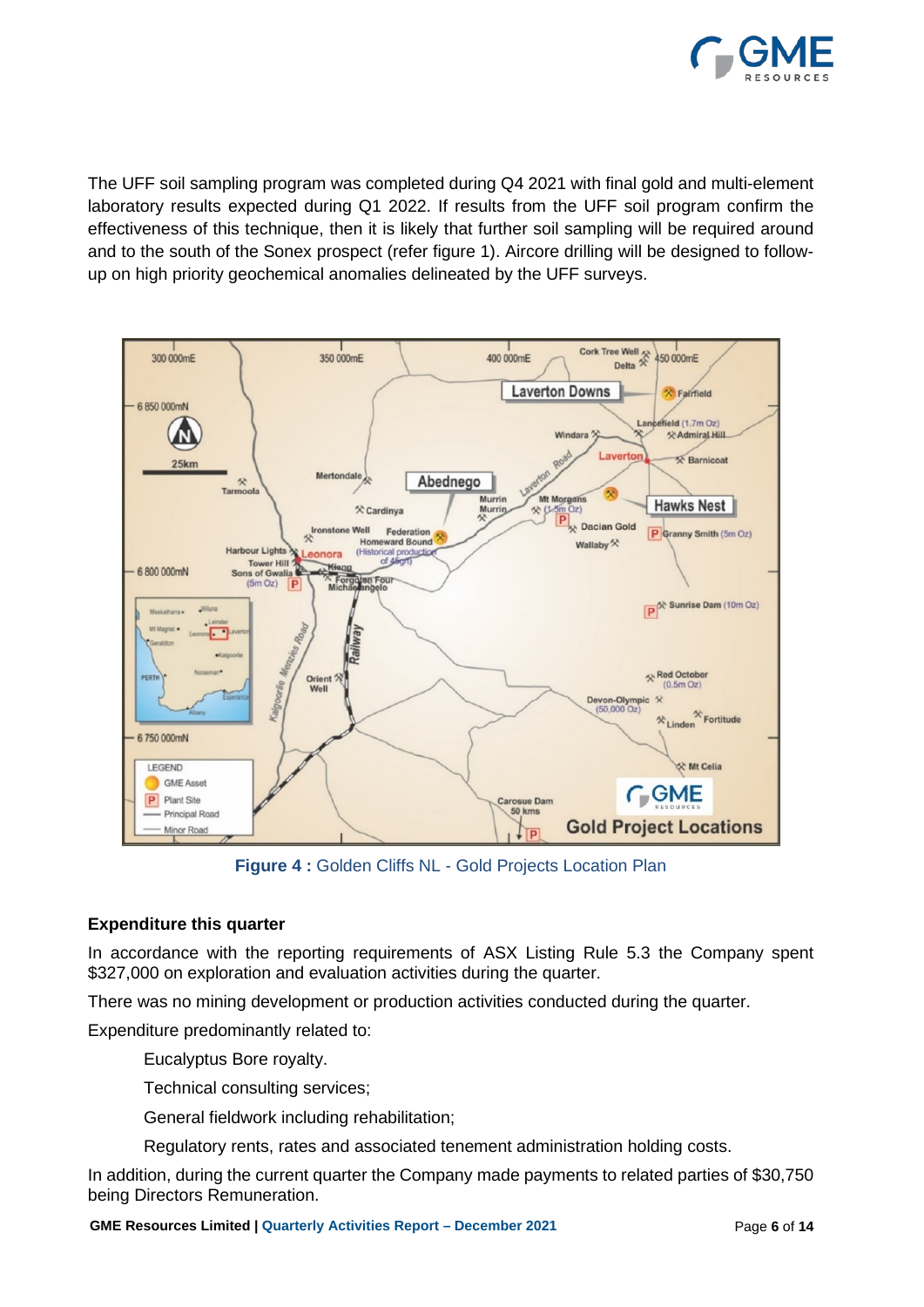

# **COVID-19.**

The Company continues to follow advice from Health Authorities and take the necessary steps to protect people engaged with the Company's activities. Other restrictions that remain in place are not having a material effect on the Company's activities.

This announcement has been authorised for issue by Mr James Sullivan, Managing Director, GME Resources Limited.

| For further information please contact:                                                                                    |                                                                                                                            |  |  |  |  |
|----------------------------------------------------------------------------------------------------------------------------|----------------------------------------------------------------------------------------------------------------------------|--|--|--|--|
| Jamie Sullivan<br><b>Managing Director</b><br>Perth, Western Australia<br>+61 8 9336 3388<br>jsullivan@gmeresources.com.au | <b>Mark Pitts</b><br><b>Company Secretary</b><br>Perth, Western Australia<br>+61 8 9316 9100<br>markp@endeavourcorp.com.au |  |  |  |  |

#### *About GME*

*GME Resources Limited is an ASX listed (GME) exploration and development company with nickel, cobalt and gold interests in Western Australia. GME's principal asset is its 100% owned NiWest (nickel – cobalt) Project situated adjacent to Glencore's Murrin Murrin Operations. The Company has completed a Pre-Feasibility Study which has confirmed the technical and economic viability of a heap leach and direct solvent extraction operation at one of the largest undeveloped nickel/cobalt deposits in Australia.* 

*More information is available on GME's website at www.gmeresources.com.au*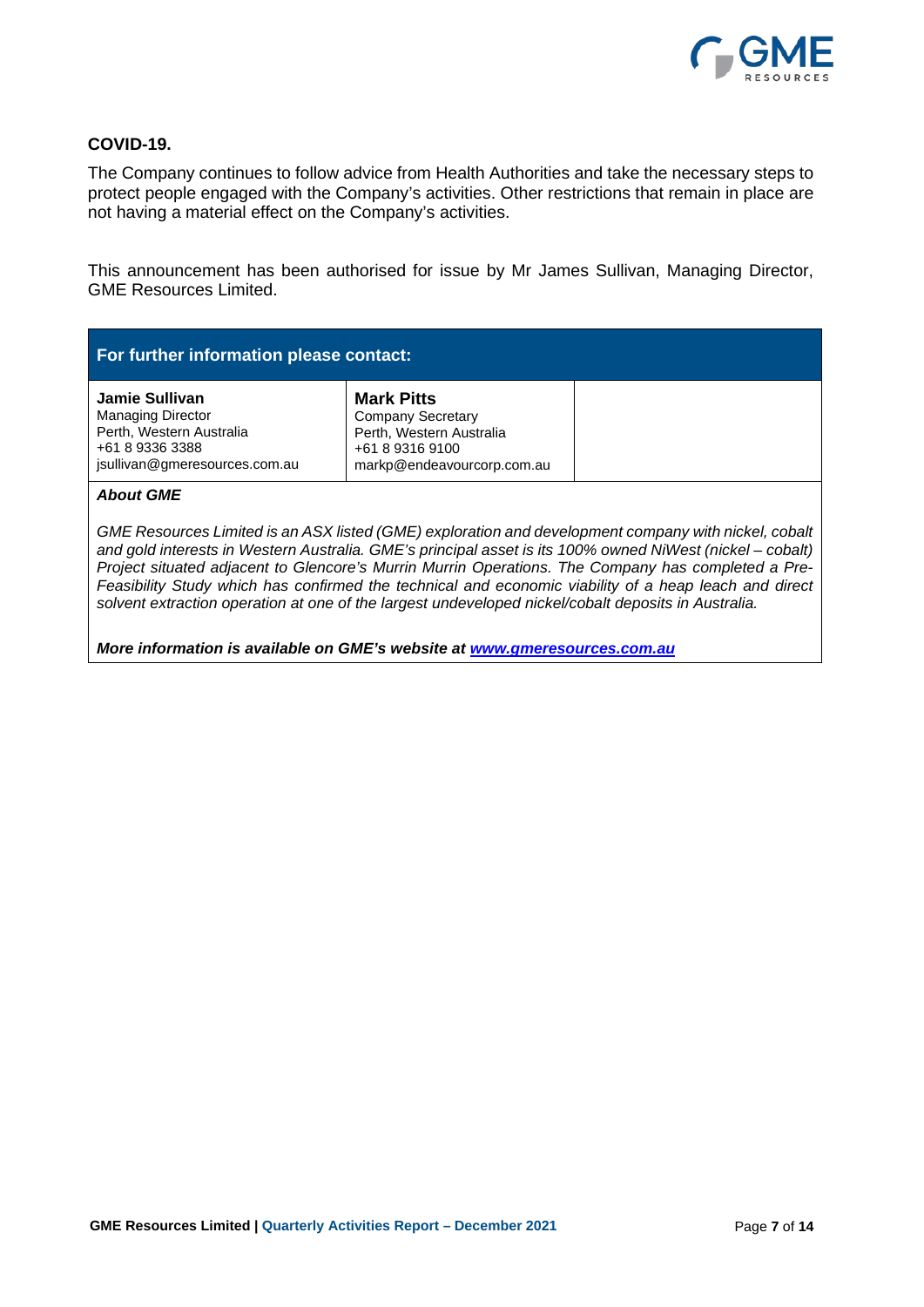

# **COMPETENT PERSONS STATEMENT**

The information in this announcement that relates to exploration results is based on information reviewed by Mark Gunther and David Archer. Mr Gunther is a Principal Consultant of Eureka Geological Services and a Member of the Australian Institute of Geoscientists. Mr Archer is a Principal Consultant of Archer Geological Consulting. Mr Gunther and Mr Archer are Members of the Australian Institute of Geoscientists and have sufficient experience which is relevant to the style of mineralisation and type of deposit under consideration and the activity undertaking to qualify as a Competent Person as defined in the 2012 Edition of the "Australasian Code for Reporting of Exploration Results. Mr Gunther and Mr Archer consent to the inclusion in the report of the matters based on his information in the form and context in which it appears.

# **REPORTING OF PREVIOUS EXPLORATION RESULTS**

Where the Company references historical Exploration Results prepared and first disclosed prior to adoption of the JORC Code (2012) together with follow-up Exploration Results announced by it on 22 July 2014 and 24 July 2017, it refers to the ASX Announcement made on 3 February 2021 titled 'Abednego Gold Project Update' and to the JORC 2012 Table 1 disclosures made with that announcement. Together with ASX announcements made on 12 March 2021 and 19 May 2021.

The Company confirms that it is not aware of any new information or data that materially affects the information included in the relevant market announcements. Where the information relates to Exploration Results the Company confirms that the form and context in which the competent person's findings are presented have not been materially modified from the relevant original market announcements.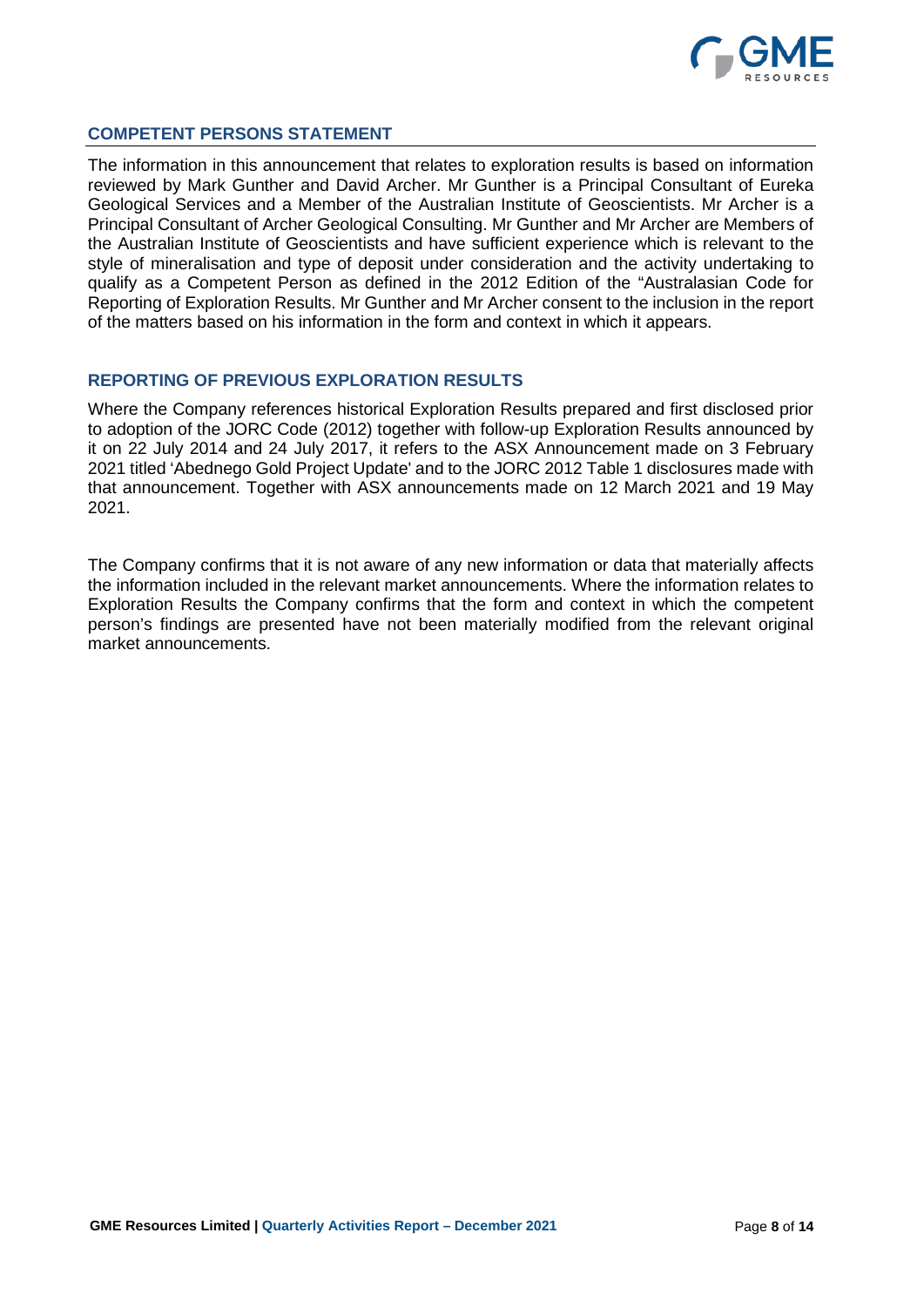

# **APPENDIX 1 NIWEST NICKEL-COBALT PROJECT**

### **About NiWest**

The NiWest Nickel-Cobalt Project is one of the highest quality, undeveloped nickel-cobalt deposits in Australia. The project is located adjacent to Glencore's Murrin Murrin operations in the North Eastern Goldfields of Western Australia. The project is situated in a semi-arid region that is well serviced by existing infrastructure (refer Location Plan below).



*NiWest Project Location and Infrastructure corridors*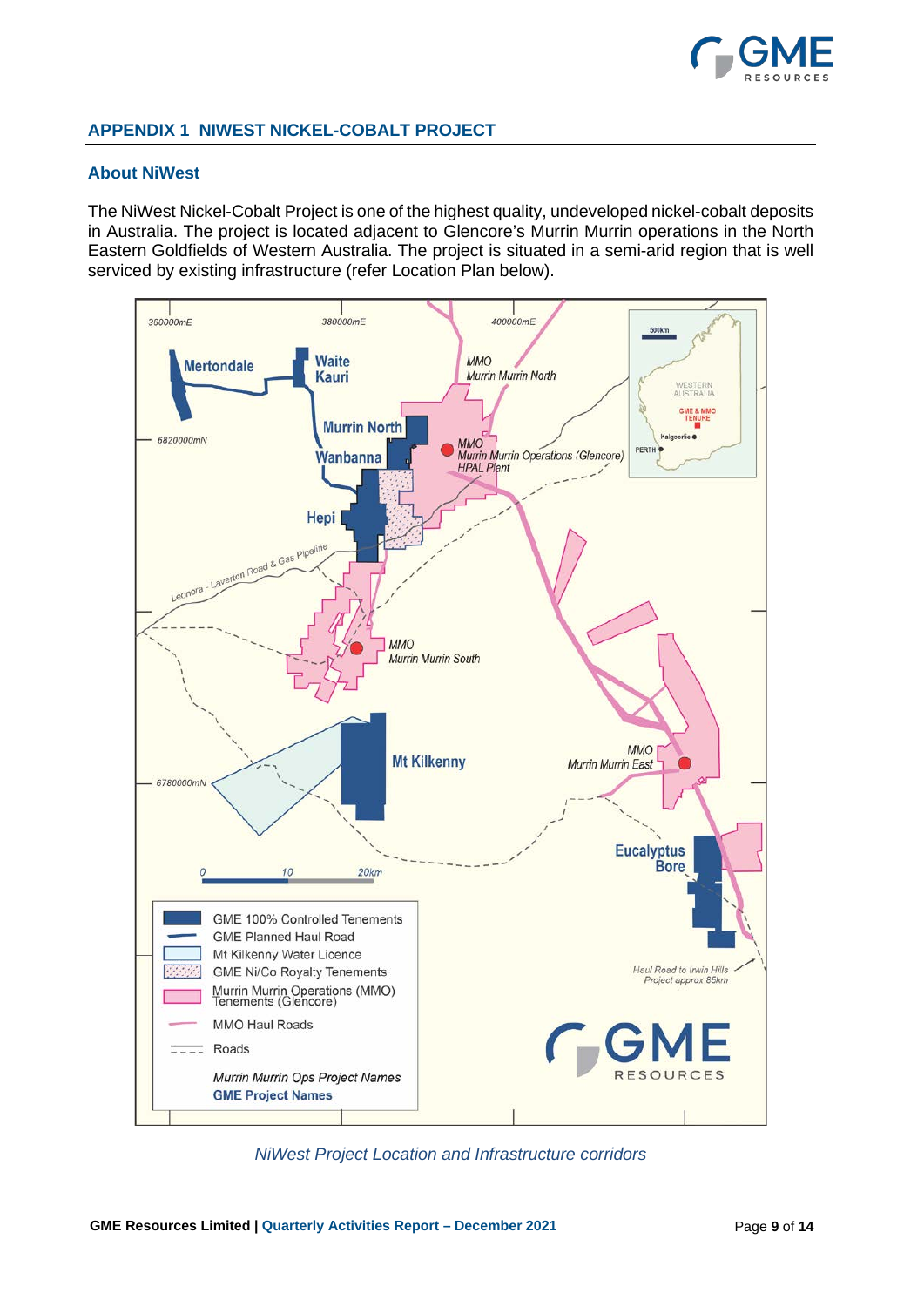

# **Pre-Feasibility Study Results**

GME released the results of the Pre-Feasibility Study ("PFS") on its 100%-owned NiWest Nickel-Cobalt Project during the September 2018 quarter.

*Overview*

- Head grades average 1.05% nickel and 0.07% cobalt for the first 15 years. Opportunity to extend high-grade profile through potential conversion of Inferred Resources and/or inclusion of other known deposits.
- Initial 27-year operating life at a nameplate processing capacity of 2.4Mtpa. Projected steady-state nickel and cobalt recoveries of 79% and 85% respectively.
- Total production of 456kt nickel (in nickel sulphate) and 31.4kt cobalt (in cobalt sulphate). Average annual production of 19.2kt nickel and 1.4kt cobalt over the first 15 years.
- Ungeared post-tax NPV8% of A\$791M and internal rate of return (IRR) of 16.2% (equivalent pre-tax values of A\$1,390M and 21.2%, respectively). Payback period (pretax) of 4.4 years.
- Average cash unit operating cost (post royalties and cobalt credits) of US\$3.24/lb contained nickel (US\$3.00/lb for the first 15 years).
- Globally attractive pre-production capital intensity of sub-US\$20 per pound of average annual nickel production based on forecast pre-production capital expenditure of A\$966M.
- Projected free cashflow (post all capital expenditure and tax) of A\$3,342M.

# **COMPETENT PERSONS STATEMENT**

#### *NiWest Project*

*Where the Company refers to the NiWest Nickel-Cobalt Project Prefeasibility Study 2018 and the Mineral Resource and Ore Reserve Statement (referencing the release made to the ASX on 2 August 2018), it confirms that it is not*  aware of any new information or data that materially affects the information included in that announcement and all *material assumptions and technical parameters continue to apply and have not materially changed.*

#### *Forward Looking Statement*

*This announcement contains statements related to our future business and financial performance and future events or developments involving GME Resources (GME) that may constitute forward-looking statements. These statements may be identified by words such as "potential", "exploitable", "proposed open pit", "evaluation", "expect," "future," "further," "operation, "development, "plan," "permitting", "approvals", "processing agreement" or words of similar meaning. Such statements are based on the current expectations and certain assumptions of GME management & consultants, and are, therefore, subject to certain risks and uncertainties. A variety of factors, many of which are beyond GME's control, affect our operations, performance, business strategy and results and could cause the actual results, performance or achievements of GME to be materially different from any future results, performance or achievements that may be expressed or implied by such forward-looking statements.*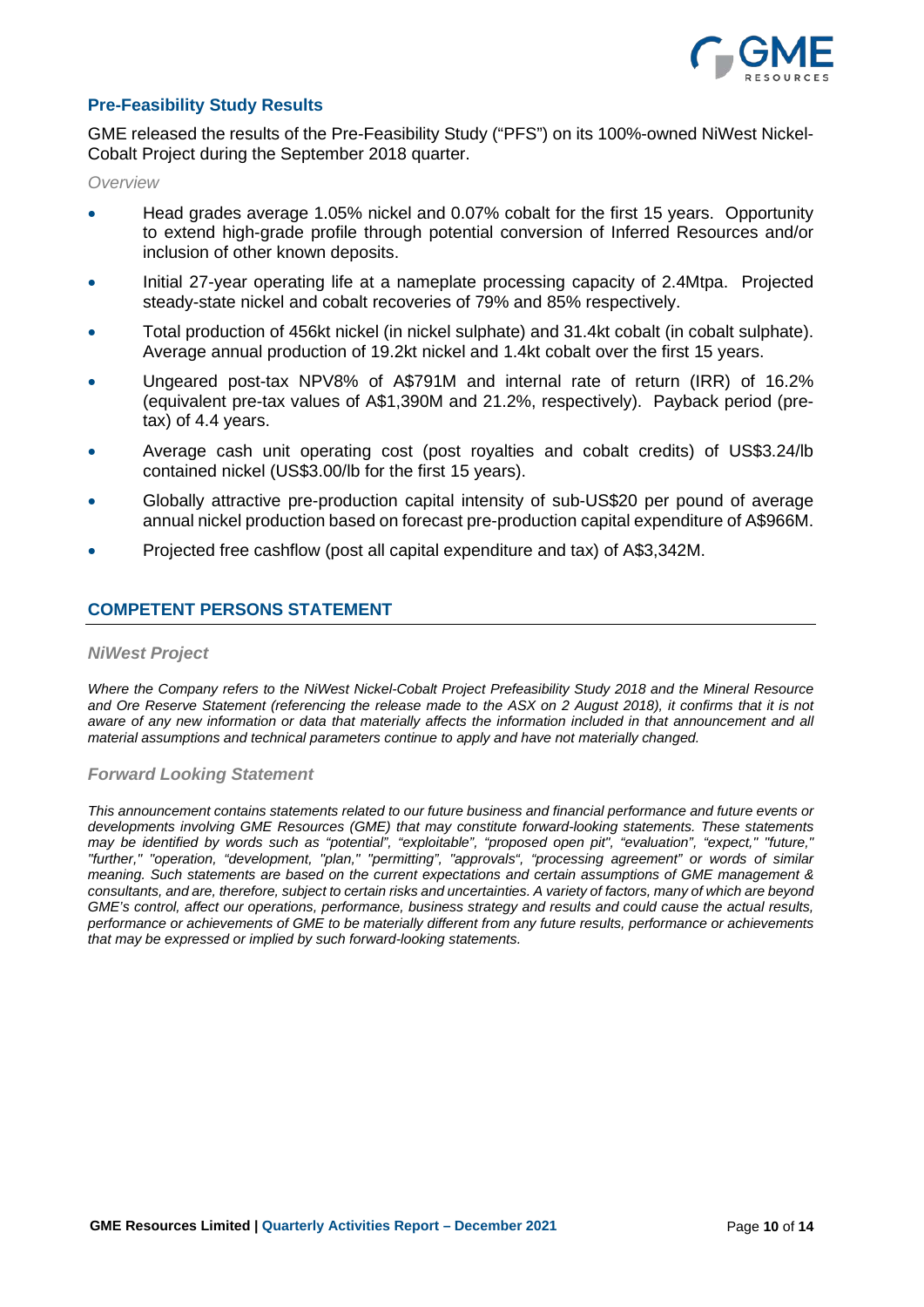

# **APPENDIX 2: NiWest Mineral Resources and Reserves Statement**

The Company's Mineral Resource Statement (Table 1 and Table 2) has been compiled in accordance with the Australian Code for Reporting of Exploration Results, Mineral Resources and Ore Reserves (The JORC Code 2012 Edition) and Chapter 5 of the ASX Listing Rules and ASX Guidance Note 31.

| <b>Deposit</b>                  | <b>JORC</b><br><b>Classification</b> | <b>Tonnes</b><br>(million) | <b>Nickel Grade</b><br>(%) | <b>Cobalt Grade</b><br>(%) | <b>Nickel Metal</b><br>(kt) | <b>Cobalt</b><br><b>Metal</b><br>(kt) |
|---------------------------------|--------------------------------------|----------------------------|----------------------------|----------------------------|-----------------------------|---------------------------------------|
|                                 | Measured                             | 8.8                        | 1.11                       | 0.063                      | 98                          | 5.6                                   |
| Mt Kilkenny <sup>1</sup>        | Indicated                            | 12.7                       | 1.09                       | 0.079                      | 138                         | 10.0                                  |
|                                 | Inferred                             | 4.5                        | 0.98                       | 0.051                      | 44                          | 2.3                                   |
|                                 | Total*                               | 26.0                       | 1.08                       | 0.069                      | 279                         | 17.9                                  |
|                                 | Indicated                            | 23.7                       | 1.04                       | 0.064                      | 247                         | 15.3                                  |
| Eucalyptus <sup>1</sup>         | Inferred                             | 12.8                       | 0.95                       | 0.056                      | 121                         | 7.1                                   |
|                                 | Total*                               | 36.5                       | 1.01                       | 0.061                      | 368                         | 22.4                                  |
|                                 | Measured                             | 1.6                        | 1.20                       | 0.078                      | 19                          | 1.2                                   |
| Hepi <sup>1</sup>               | Indicated                            | 1.5                        | 1.01                       | 0.073                      | 15                          | 1.1                                   |
|                                 | Inferred                             | 1.4                        | 0.95                       | 0.074                      | 14                          | 1.1                                   |
|                                 | Total*                               | 4.5                        | 1.06                       | 0.075                      | 48                          | 3.4                                   |
| Mertondale <sup>2</sup>         | Indicated                            | 1.9                        | 0.98                       | 0.070                      | 18                          | 1.3                                   |
|                                 | Total*                               | 1.9                        | 0.98                       | 0.070                      | 18                          | 1.3                                   |
|                                 | Measured                             | 1.5                        | 1.01                       | 0.062                      | 15                          | 0.9                                   |
| <b>Waite Kauri</b> <sup>2</sup> | Indicated                            | 0.3                        | 0.91                       | 0.025                      | 3                           | 0.1                                   |
|                                 | Inferred                             | 0.0                        | 0.09                       | 0.015                      | $\overline{0}$              | 0.0                                   |
|                                 | Total*                               | 1.8                        | 0.98                       | 0.054                      | 18                          | 1.0                                   |
|                                 | Measured                             | 3.4                        | 0.98                       | 0.062                      | 33                          | 2.1                                   |
| Murrin North <sup>2</sup>       | Indicated                            | 0.1                        | 0.88                       | 0.051                      | 1                           | 0.1                                   |
|                                 | Inferred                             | 0.1                        | 0.86                       | 0.083                      | 1                           | 0.1                                   |
|                                 | Total*                               | 3.7                        | 0.97                       | 0.062                      | 35                          | 2.3                                   |
| Wanbanna <sup>2</sup>           | Indicated                            | 10.1                       | 1.03                       | 0.066                      | 104                         | 6.7                                   |
|                                 | Inferred                             | 0.7                        | 0.99                       | 0.070                      | $\overline{7}$              | 0.5                                   |
|                                 | Total*                               | 10.8                       | 1.03                       | 0.066                      | 111                         | 7.2                                   |
|                                 | Measured                             | 15.2                       | 1.08                       | 0.064                      | 165                         | 9.8                                   |
| <b>NiWest</b>                   | Indicated                            | 50.4                       | 1.04                       | 0.068                      | 527                         | 34.5                                  |
| Project                         | Inferred                             | 19.5                       | 0.95                       | 0.057                      | 186                         | 11.0                                  |
|                                 | <b>TOTAL*</b>                        | 85.2                       | 1.03                       | 0.065                      | 878                         | 55.4                                  |

# *Table 1: Mineral Resource Estimate1,2 for NiWest Project at 0.8% Ni Cut-off Grade*

*\* Columns may not total exactly due to rounding errors. Tonnages are reported as dry tonnage*

*1 ASX Release 2 August 2018*

*2 ASX Release 21 February 2017*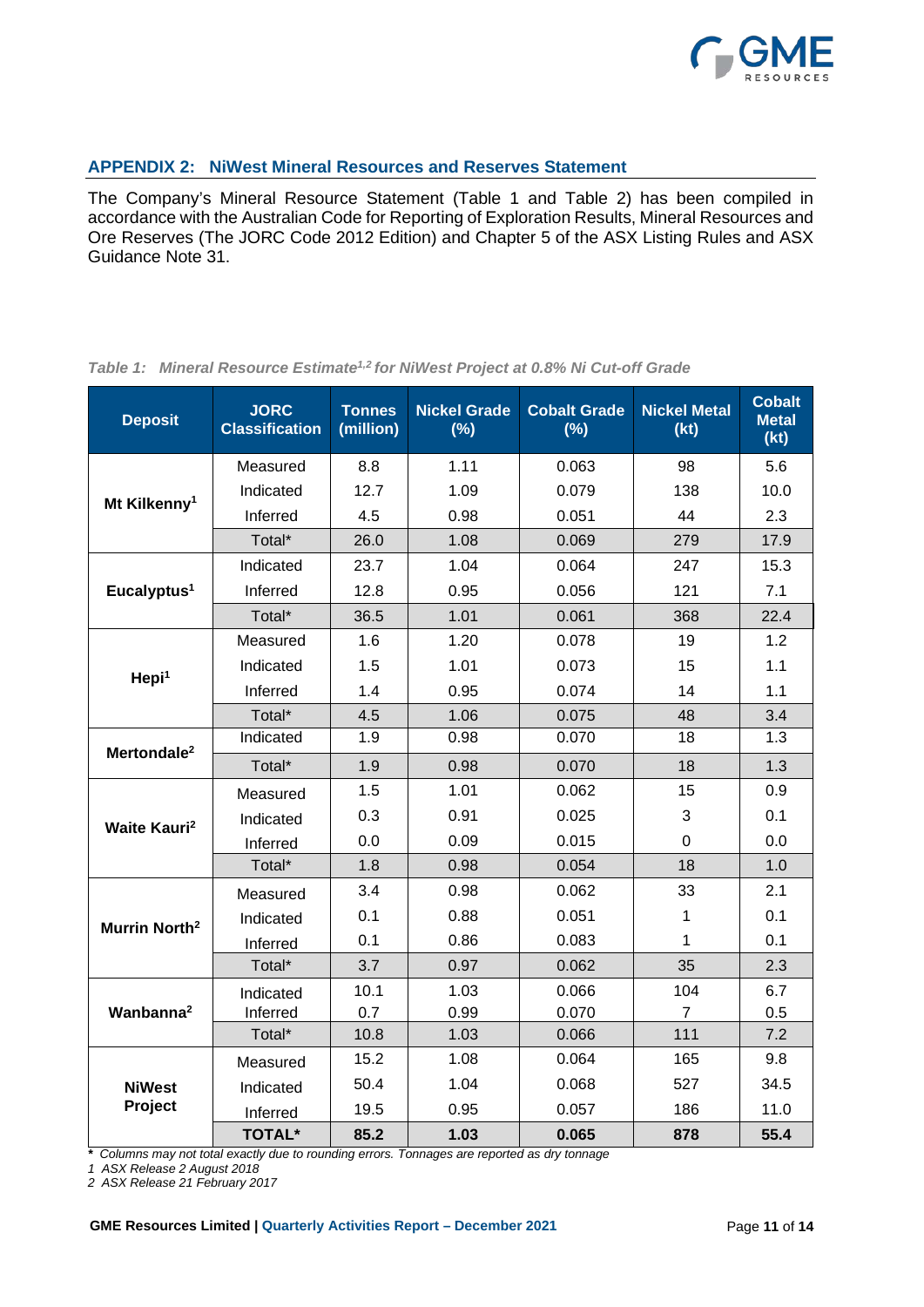

| <b>Deposit</b>                  | <b>JORC</b><br><b>Classification</b> | <b>Tonnes</b><br>(million) | <b>Nickel Grade</b><br>(%) | <b>Cobalt Grade</b><br>(%) | <b>Nickel Metal</b><br>(kt) | <b>Cobalt</b><br><b>Metal</b><br>(kt) |
|---------------------------------|--------------------------------------|----------------------------|----------------------------|----------------------------|-----------------------------|---------------------------------------|
|                                 | Measured                             | 5.7                        | 1.22                       | 0.072                      | 70                          | 4.1                                   |
|                                 | Indicated                            | 7.8                        | 1.20                       | 0.094                      | 93                          | 7.3                                   |
| Mt Kilkenny <sup>1</sup>        | Inferred                             | 1.7                        | 1.11                       | 0.060                      | 19                          | 1.1                                   |
|                                 | Total*                               | 15.2                       | 1.20                       | 0.082                      | 182                         | 12.4                                  |
|                                 | Indicated                            | 12.5                       | 1.16                       | 0.074                      | 145                         | 9.2                                   |
| Eucalyptus <sup>1</sup>         | Inferred                             | 3.1                        | 1.08                       | 0.062                      | 34                          | 1.9                                   |
|                                 | Total*                               | 15.6                       | 1.15                       | 0.072                      | 178                         | 11.2                                  |
|                                 | Measured                             | 1.1                        | 1.34                       | 0.088                      | 14                          | 0.9                                   |
| Hepi <sup>1</sup>               | Indicated                            | 0.7                        | 1.12                       | 0.086                      | 8                           | 0.6                                   |
|                                 | Inferred                             | 0.4                        | 1.07                       | 0.104                      | 5                           | 0.5                                   |
|                                 | Total*                               | 2.2                        | 1.21                       | 0.090                      | 27                          | 2.0                                   |
| Mertondale <sup>2</sup>         | Indicated                            | 0.7                        | 1.14                       | 0.070                      | 8                           | 0.5                                   |
|                                 | Total*                               | 0.7                        | 1.14                       | 0.070                      | 8                           | 0.5                                   |
|                                 | Measured                             | 0.5                        | 1.25                       | 0.087                      | 6                           | 0.5                                   |
| <b>Waite Kauri</b> <sup>2</sup> | Indicated                            | 0.1                        | 1.08                       | 0.015                      | 1                           | 0.0                                   |
|                                 | Inferred                             | 0.0                        | 1.07                       | 0.000                      | $\overline{0}$              | 0.0                                   |
|                                 | Total*                               | 0.6                        | 1.23                       | 0.079                      | $\overline{7}$              | 0.5                                   |
|                                 | Measured                             | 1.2                        | 1.14                       | 0.070                      | 14                          | 0.9                                   |
| Murrin North <sup>2</sup>       | Indicated                            | 0.0                        | 1.04                       | 0.070                      | 0                           | 0.0                                   |
|                                 | Inferred                             | 0.0                        | 0.00                       | 0.000                      | 0                           | 0.0                                   |
|                                 | Total*                               | 1.3                        | 1.14                       | 0.070                      | 14                          | 0.9                                   |
| Wanbanna <sup>2</sup>           | Indicated                            | 4.7                        | 1.19                       | 0.080                      | 56                          | 3.8                                   |
|                                 | Inferred                             | 0.3                        | 1.16                       | 0.080                      | 3                           | 0.2                                   |
|                                 | Total*                               | 5.0                        | 1.19                       | 0.080                      | 59                          | 4.0                                   |
|                                 | Measured                             | 8.5                        | 1.22                       | 0.074                      | 104                         | 6.4                                   |
| <b>NiWest</b>                   | Indicated                            | 26.5                       | 1.18                       | 0.081                      | 311                         | 21.4                                  |
| Project                         | Inferred                             | 5.6                        | 1.09                       | 0.066                      | 61                          | 3.7                                   |
|                                 | <b>TOTAL*</b>                        | 40.6                       | 1.17                       | 0.077                      | 476                         | 31.4                                  |

|  | Table 2: Mineral Resource Estimate <sup>1,2</sup> for NiWest Project at 1.0% Ni Cut-off Grade |  |  |  |  |  |  |
|--|-----------------------------------------------------------------------------------------------|--|--|--|--|--|--|
|--|-----------------------------------------------------------------------------------------------|--|--|--|--|--|--|

*\* Columns may not total exactly due to rounding errors. Tonnages are reported as dry tonnage*

*1 ASX Release 2 August 2018*

*2 ASX Release 21 February 2017*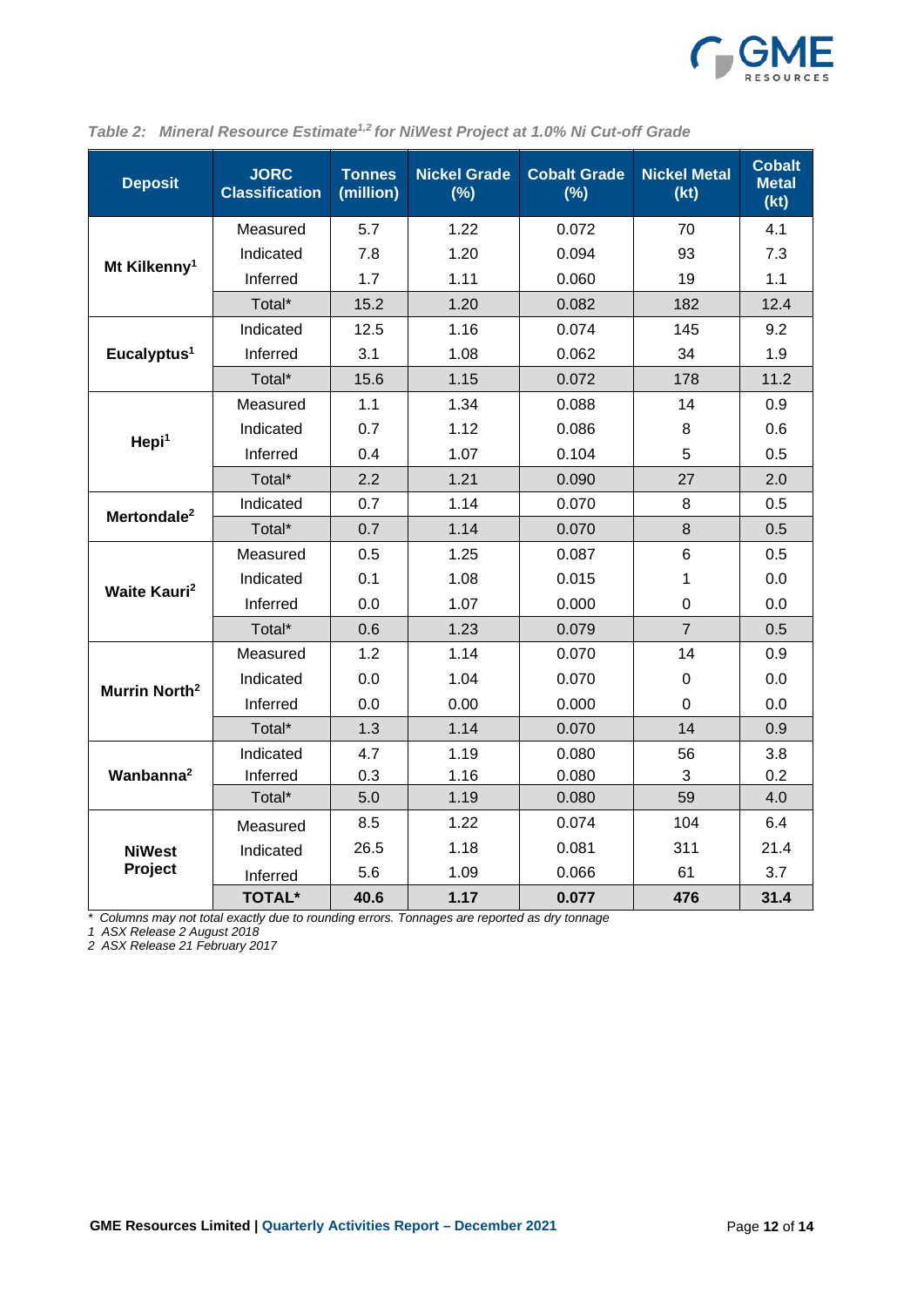

The Company's Ore Reserve Statement (Table 3) has been compiled in accordance with the Australian Code for Reporting of Exploration Results, Mineral Resources and Ore Reserves (The JORC Code 2012 Edition) and Chapter 5 of the ASX Listing Rules and ASX Guidance Note 31.

# *Table 3: NiWest Ore Reserve Estimate1 at 0.5% Ni cut-off*

| <b>Orebody</b> | <b>JORC</b><br><b>Classification</b> | <b>Tonnes</b><br>(million) | <b>Nickel Grade</b><br>$(\%)$ | <b>Cobalt Grade</b><br>$(\%)$ |
|----------------|--------------------------------------|----------------------------|-------------------------------|-------------------------------|
| Mt Kilkenny    | Probable                             | 27.9                       | 0.96                          | 0.06                          |
| Eucalyptus     | Probable                             | 32.2                       | 0.87                          | 0.05                          |
| Hepi           | Probable                             | 4.7                        | 0.91                          | 0.06                          |
| Total*         | <b>Probable</b>                      | 64.9                       | 0.91                          | 0.06                          |

*\* Columns may not total exactly due to rounding errors. Tonnages are reported as dry tonnage*

*1 ASX Release 2 August 2018*